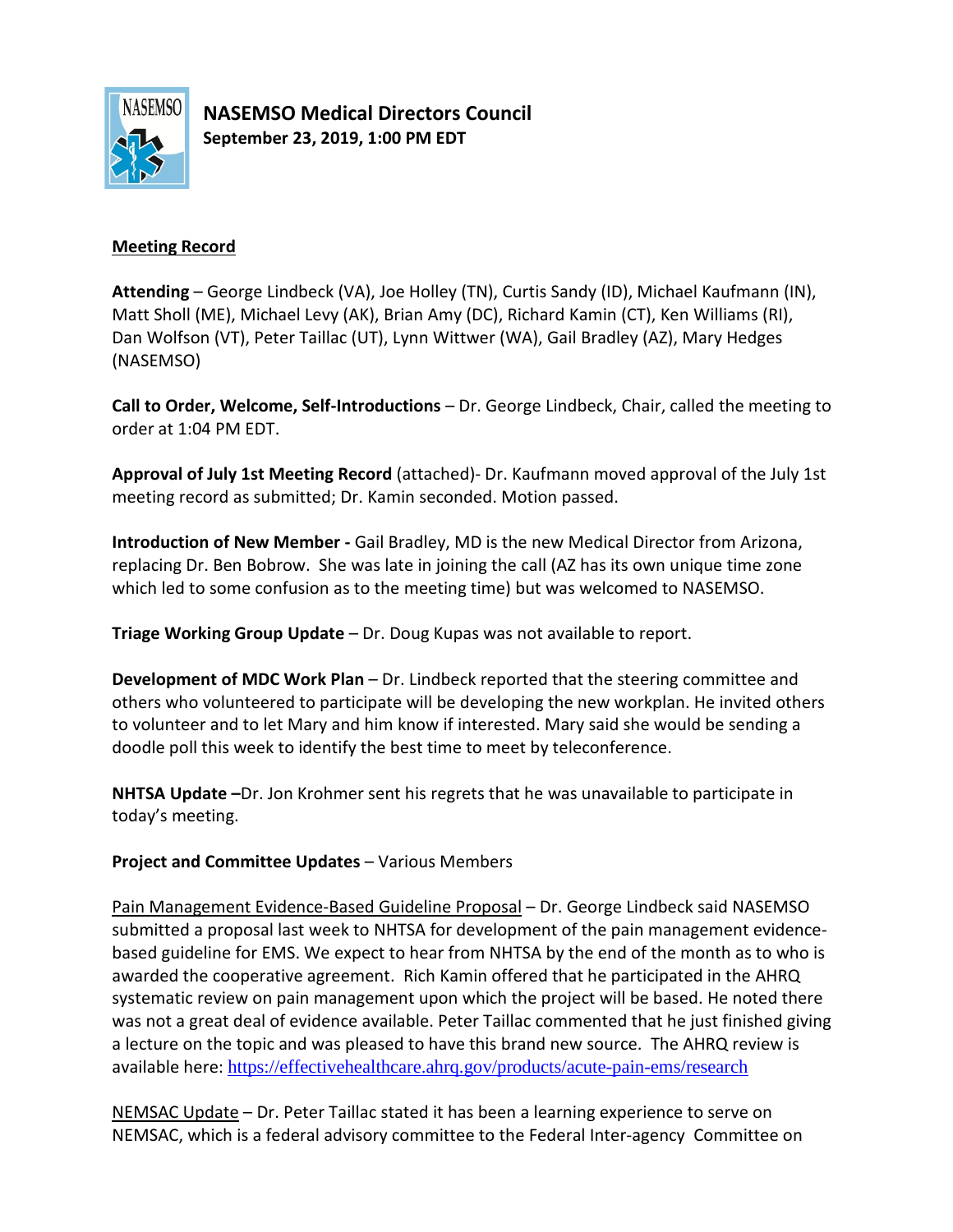EMS (FICEMS). They develop advisories. Two of the hot topics are nomenclature for EMS (e.g., should the practice of EMS become paramedicine). The other hot topic is whether to require paramedics to have a minimum of an associate degree. He was not able to attend last week's NEMSAC meeting.

American College of Surgeons-Committee on Trauma's Ketamine Position Paper Working Group – Dr. Aaron Burnett was not available to report.

Code of Ethics for EMS Medical Directors **–** Dr. Williams has not heard back from the committee. Dr. Lindbeck offered to contact NAEMSP's Standards and Practice Committee and close the loop.

NAEMSP Equipment for Ground Ambulances Revision – Dr. Williams shared that Dr. John Lyng has circulated a request for information with the intent of creating a baseline of equipment to consider during the update and revision of this document.

Defining Ideal Pediatric Trauma System (Childress Grant) – Dr. Joey Scollan (NH) was not on the call to report.

# **Other Matters of Interest**

## Supervising Hospital Affiliation Requirement for ALS agencies in Indiana

Dr. Kaufmann (Indiana) queried the MDC listserv about this question and received very good feedback collecting 16 responses with about 25% with a similar supervising hospital requirement. Dr. Taillac (Utah) commented that it is best if the hospitals have medical directors who are not paid by them so there is no incentive to steer the patients to the supervising hospital. Dr. Kamin (Connecticut) agreed that there could be some negative outcomes with this requirement but wondered if it was not intended to ensure that EMS agencies receive medical direction from qualified physicians. This requirement exists in Connecticut. Dr. Sandy (Idaho) stated that their corporate compliance officer is very concerned about what could be perceived as illegal kickbacks; therefore, he is very generic with patient destinations in his protocols in Idaho. Peter Taillac added that in Utah, receiving hospitals must be a part of the "system of care" if they want to receive patients from EMS agencies. George Lindbeck said Virginia does not have any requirements that hospitals must provide support to EMS (medical direction, etc).

Dr. Kaufmann said they are working on a community paramedicine / mobile integrated healthcare plan for Indiana. He and a summer intern began with the reference document available on the NASEMSO website and developed a plan for Indiana. He will send the paper to Mary for distribution.

**Adjourn** – The meeting adjourned at 1:59 PM EDT.

# **Next Meeting – November 4**

*The meeting record was respectfully submitted by NASEMSO Program Manager Mary Hedges.*